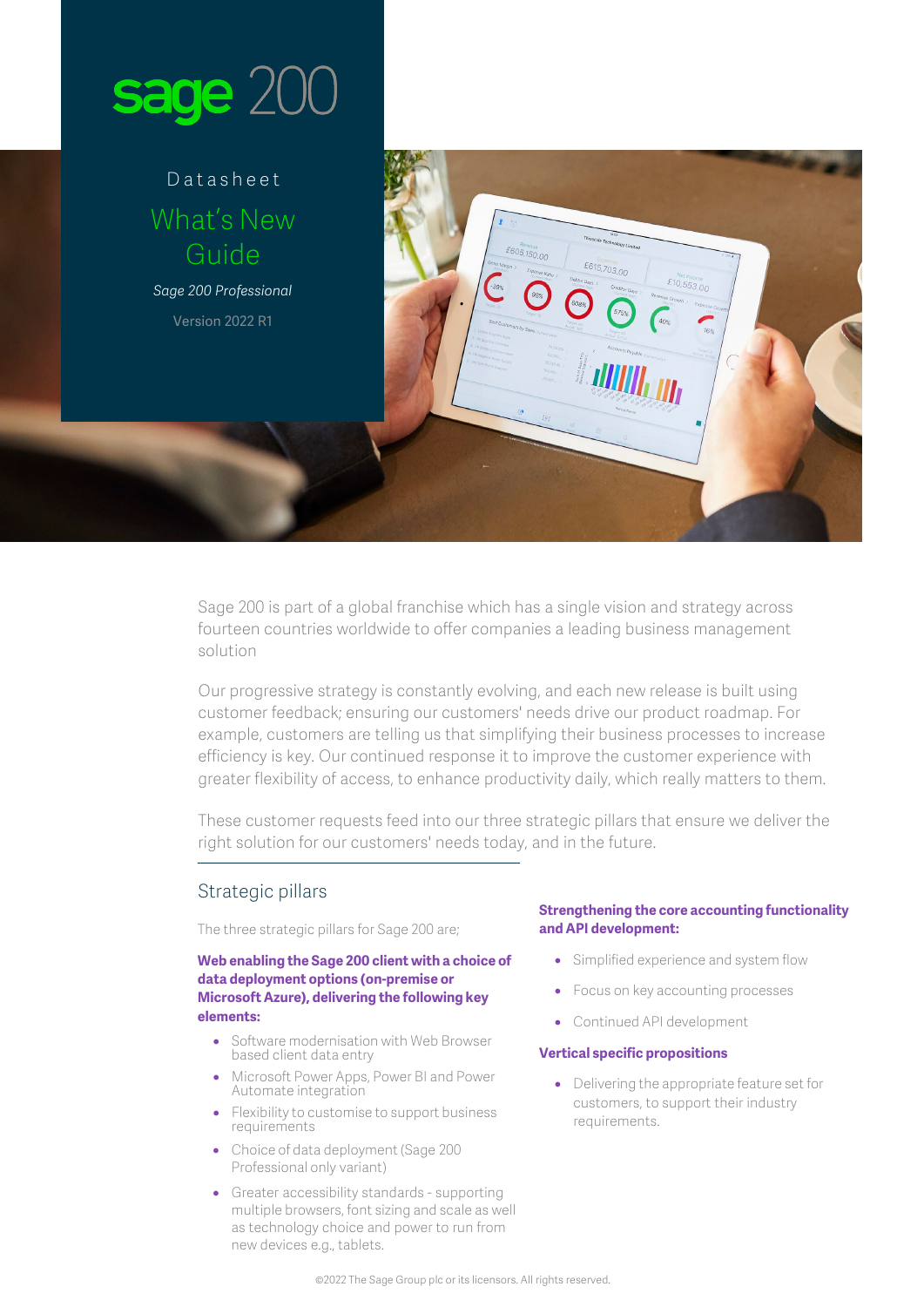

# What's New?

Sage 200 Professional 2022 R1, released in February 2022, ensure customers benefit from new web screen functionality and new features to support customers' sales processes.

#### **Overview of new features**

| Feature            | <b>What</b>                  | <b>Explanation</b>                                                                                                                                                                                                                                                                    | <b>Benefits</b>                                                                                                                                                                                                                                                                                                                                                                      | <b>Links</b>                                      |
|--------------------|------------------------------|---------------------------------------------------------------------------------------------------------------------------------------------------------------------------------------------------------------------------------------------------------------------------------------|--------------------------------------------------------------------------------------------------------------------------------------------------------------------------------------------------------------------------------------------------------------------------------------------------------------------------------------------------------------------------------------|---------------------------------------------------|
| <b>Web Screens</b> | Sales Orders                 | New Forms for:<br>Create Sales Order<br>$\bullet$<br>Amend Sales Order<br>$\bullet$<br>View Sales Order<br>$\bullet$<br>Sales Order List<br>$\bullet$<br>Memo Tab<br>$\bullet$<br>New Forms for:                                                                                      | Better user experience, greater flexibility with new<br>web screens<br>Manage your Sales Orders, Quotes and finances on a<br>browser, - giving you that true cloud experience.                                                                                                                                                                                                       | Web App<br><b>Helpfiles for</b><br><b>Web App</b> |
|                    | Quotes                       | Create Quote<br>$\bullet$<br>Amend Quote<br>$\bullet$<br>View Quote<br>$\bullet$                                                                                                                                                                                                      |                                                                                                                                                                                                                                                                                                                                                                                      |                                                   |
| New Features       | Sales Orders                 | Review more information on your<br>sales orders, see your order line-<br>item discount values.                                                                                                                                                                                        | Improving efficiency and account management<br>View previously applied discounts direct from the<br>order to better support your customer conversations,<br>and to demonstrate you know your customers'<br>business for true relationship management.                                                                                                                                | <b>Web App</b>                                    |
|                    | Quotes                       | Introduction of cross sell,<br>suggested items and alternative<br>items for quotes, direct from the<br>new web screens.<br>New features for Quotations:<br>Expiry date<br>$\bullet$<br>Memo Tab<br>$\bullet$<br><b>Additional Status</b><br>$\bullet$<br>Account on hold warning<br>۰ | Personalise the customer experience and boost<br>every sale.<br>Show you know your customers business and<br>increase your opportunity with personalised quotes.                                                                                                                                                                                                                     |                                                   |
|                    | & Quotes from<br>Web Screens | Create an attachment to send via<br>Print Sales Orders email and/or print your newly<br>created sales orders and quotes,<br>from web screens, direct to your<br>customers.                                                                                                            | Improve your sales & quote process and never miss<br>and opportunity.<br>Wherever you are, you can simply raise a quote/order<br>and print/email to necessary parties. No waiting to<br>get back in the office, no risk of forgetting to 'send'.<br>Access your sales order and quotes, anywhere at any<br>time and email and/or print to communicate better<br>with your customers. | <b>Helpfiles for</b><br><b>Web App</b>            |
|                    | Web Screen<br>Preferences    | Ability to remove, re-order columns<br>and remember selection - works on<br>a per user and per company basis.                                                                                                                                                                         | Enhance your productivity with customised view of<br>day-to-day data aligned to your processes.<br>Now you can customize web forms to see the data<br>and information relevant to your role, while saving<br>your 'view' to ensure day-to-day you can access Sage<br>200, set up to optimise your working day.                                                                       |                                                   |